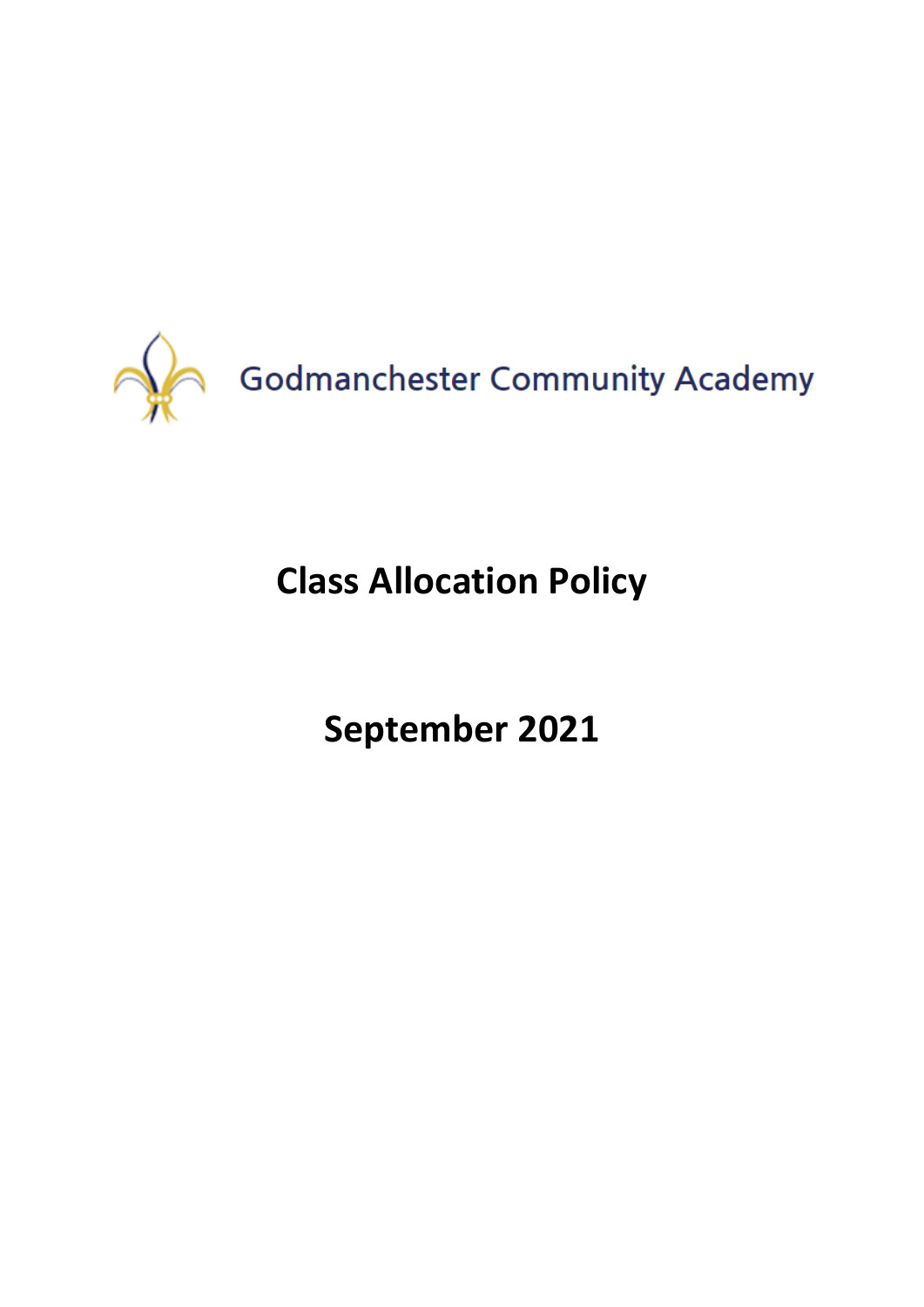## **Introduction**

This policy sets out the process by which children at Godmanchester Community Academy are allocated to class groups. There is a statutory requirement that no class in Foundation Stage (Reception) and Key Stage 1 (years 1 and 2) will have more than 30 pupils. In Key Stage 2 (years 3, 4, 5 and 6), the statutory requirement is removed and there is no upper limit to the number of children in a class. However, classes in Key Stage 2 at Godmanchester Community Academy will only exceed 30 pupils in exceptional circumstances and at the discretion of the Co-Headteachers.

## **Rationale**

The school's primary motivation when considering class allocation is to ensure the classes are evenly mixed based on the criteria set out below.

The school also believes it is important for groups of children to be mixed within the primary years of their education to promote wider friendships across the year group and to prepare the children for transition to secondary school.

## **Criteria considered during class allocation from Years 1- 6**

There is no set formula for deciding which children will form each class group. The class arrangements are agreed by the professional judgement of senior leaders and teachers, taking the following criteria into account:

- Special educational needs
- Pupil Premium
- Achievement
- Gender balance
- Friendships

### **Parent and carer's contribution**

It is not possible to allow parental preferences for particular teachers or classmates to be taken into account and it is not our policy to make changes once pupils and parents have been informed. Please trust the school to make the best choice for each individual child. Where siblings could be placed in the same class, in the case of twins for example, parental requests will be considered and accommodated where possible.

The class allocation decision for each child is confidential and will not be discussed with other parents.

### **The Process**

Whilst school leaders and teachers will discuss class allocations on an annual basis, class groups are unlikely to be mixed every year.

Class mixes are planned in the following transitions:

- Reception into Year 1
- Year 2 into Year 3
- Year 4 into Year 5